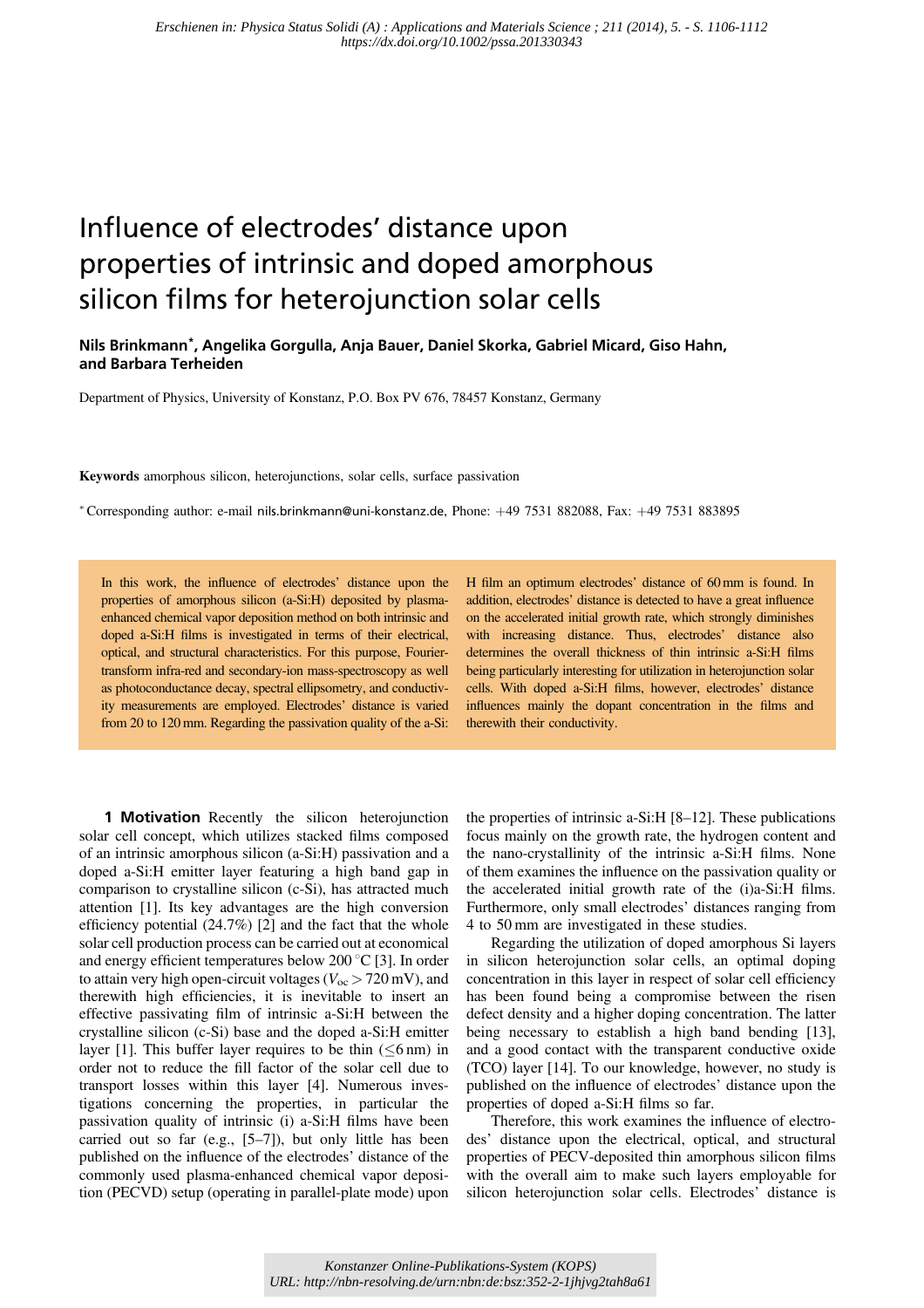varied over the wide range from 20 up to 120 mm. Both, intrinsic and doped a-Si:H films are examined.

2 Experimental details The a-Si:H layers are produced using a commercial PECVD reactor (PlasmaLab 100 from Oxford Instruments) in a parallel plate configuration operating at a radio frequency (RF) of 13.56 MHz. The decomposition of silane  $(SiH_4)$  generates the desired a-Si:H films. In some cases, the precursor gas is diluted with a hydrogen (H<sub>2</sub>) dilution of  $R_{\text{H}_2} = [\text{H}_2]/([\text{H}_2] + [\text{SiH}_4])$ . In order to grow the p-doped a-Si:H films, diborane  $(B_2H_6)$  is added to the precursor gases with a dilution ratio of  $R_{\text{B}_2\text{H}_6}=[\text{B}_2\text{H}_6]/([\text{B}_2\text{H}_6]+[\text{SiH}_4])$ . Deposition temperature  $(225 \degree C)$ , SiH<sub>4</sub> flow, and pressure are kept constant for all layers. Deposition power is changed only for the experiment in Section 4.3 but kept constant at 50 W otherwise.

The passivation quality of the a-Si:H films is evaluated by means of the effective minority charge carrier lifetime  $\tau_{\rm eff}$  of a-Si:H passivated boron-doped float-zone (FZ) silicon wafers. Those are  $250 \mu m$  thick with a specific resistivity of  $2 \Omega$  cm and (100)-oriented. The samples are firstly cut by laser to  $5 \times 5$  cm<sup>2</sup> pieces and subsequently etched in a chemical polishing solution in order to remove the laser damage [15]. Secondly, the wafers are subjected to a standard RCA cleaning [16]. The RCA oxide is stripped off in diluted hydrofluoric acid (HF, 2%) shortly before the deposition of the a-Si:H films. For symmetrical lifetime samples, identical a-Si:H films are deposited on both sides of the wafer. The deposition is followed by an annealing step in ambient air (2 min at 300 °C) exploiting the full passivation potential.  $\tau_{\text{eff}}$  is determined as a function of excess carrier density by means of photoconductance decay (PCD) measurements (WCT-120 Lifetime Tester from Sinton Consulting, Inc.) [17]. Based on these measurements, the a-Si:H/c-Si interface defect density  $N_s$  and the interface charge density  $Q_s$  are calculated utilizing the Olibet model [18]. Using  $\tau_{\rm eff}$  evaluated at an excess carrier density of  $\Delta n = 1 \times 10^{15}$  cm<sup>-3</sup> the surface recombination velocity  $(S_{\text{eff}})$  is calculated according to (assuming identical  $S_{\text{eff}}$ on both sides of the wafer) [19]

$$
S_{\rm eff} = \frac{W}{2} \left( \frac{1}{\tau_{\rm eff}} - \frac{1}{\tau_{\rm bulk}} \right) \tag{1}
$$

with  $\tau_{\text{bulk}}$  being carrier lifetime in the silicon bulk, and W denoting wafer thickness. For the calculation of  $S_{\text{eff}}$ infinite bulk lifetime  $\tau_{\text{bulk}}$  is assumed for the float-zone wafers used yielding an upper limit of  $S_{\text{eff}}$ .

The thickness of the deposited a-Si:H films  $d_{\text{film}}$ as well as other characteristics such as refractive index  $n$ and extinction coefficient  $k$  are ascertained by measuring ellipsometric spectra  $(\psi, \Delta)$  between 250 and 1000 nm. These data are fitted by a Kramers–Kronig-consistent model to extract the quantities to be determined [20]. Layer thickness is partly cross-checked via high-resolution transmission electron microscopy confirming the ellipsometry findings. The optical band gap  $E_{\text{gap}}$  is calculated from the ellipsometric data by using Tauc's formula [21]

$$
\alpha(\hbar\omega) \propto \frac{(\hbar\omega - E_{\rm gap})^2}{\hbar\omega} \tag{2}
$$

with the absorption coefficient  $\alpha$  and the energy of the incoming light  $\overline{\hbar}\omega$ .

For conductivity measurements the doped a-Si:H films  $(d_{\text{film}} > 100 \text{ nm})$  are deposited on borosilicate glass. Afterwards, two coplanar titanium/palladium/silver contacts are applied on top of the doped a-Si:H films by means of an electron beam evaporator. The contacts are rectangular (8 mm long and 2 mm wide). The distance between the two contacts amounts to 2 mm. The samples are subsequently sintered for 90 min at  $150^{\circ}$ C in a nitrogen atmosphere in order to establish an ohmic contact between metal and the doped a-Si:H films. Thereupon, lateral conductivity in the dark  $\sigma_{dark}$  is ascertained by IV-characteristic measurements of the manufactured samples using a Keithley 617 electrometer in a two point configuration. Contact resistance  $R_c$  between the a-Si:H film and the contacts has been neglected, since  $R_c$  is orders of magnitude smaller than the resistance contribution of the a-Si:H films.

A qualitative bonding analysis of the a-Si:H films is performed by means of Fourier-transform infrared spectroscopy (FTIR). For this purpose, the a-Si:H film is deposited on only one side of the silicon substrate  $(d_{\text{film}} > 150 \text{ nm})$ . The other side is mechanically polished. The FTIR measurements are performed at room temperature in nitrogen atmosphere with a wave number resolution of  $7 \text{ cm}^{-1}$ . The effective absorption coefficient  $\alpha_{\text{eff}}$  is calculated according to [22]

$$
\alpha_{\rm eff} = \frac{A_{\rm film}}{d_{\rm film} \times \log_{10} e} \tag{3}
$$

with  $A_{\text{film}}$  being the absorbance of the a-Si:H films  $(A<sub>film</sub> = A<sub>sample</sub> - A<sub>substrate</sub>)$ . A baseline correction, i.e., a subtraction of the Drude term, is applied to all FTIR data prior to the calculation of  $\alpha_{\text{eff}}$ .

Integrating over the absorption band of interest yields the intensity  $I$  of this bond [23]

$$
I = \int \frac{\alpha_{\rm eff}(\omega)}{\omega} \, \mathrm{d}\omega. \tag{4}
$$

The method established by Langford et al. [23] is then employed to calculate the Si-H  $(2000 \text{ cm}^{-1})$  and Si-H<sub>2</sub>  $(2090 \text{ cm}^{-1})$  bond densities.

The absolute concentration of boron atoms within the amorphous network of the a-Si:H films  $[C_B]_{\text{film}}$  is measured by means of secondary-ion mass-spectroscopy (SIMS) [24]. Dividing  $[C_B]_{\text{film}}$  by the molecular dopant concentration in the plasma  $[C_B]_{\text{gas}}$  yields the impurity distribution coefficient  $d_{\rm I}$  [25, 26], with  $[C_{\rm B}]_{\rm gas} = 2 \times [B_2 H_6]/[SiH_4]$ .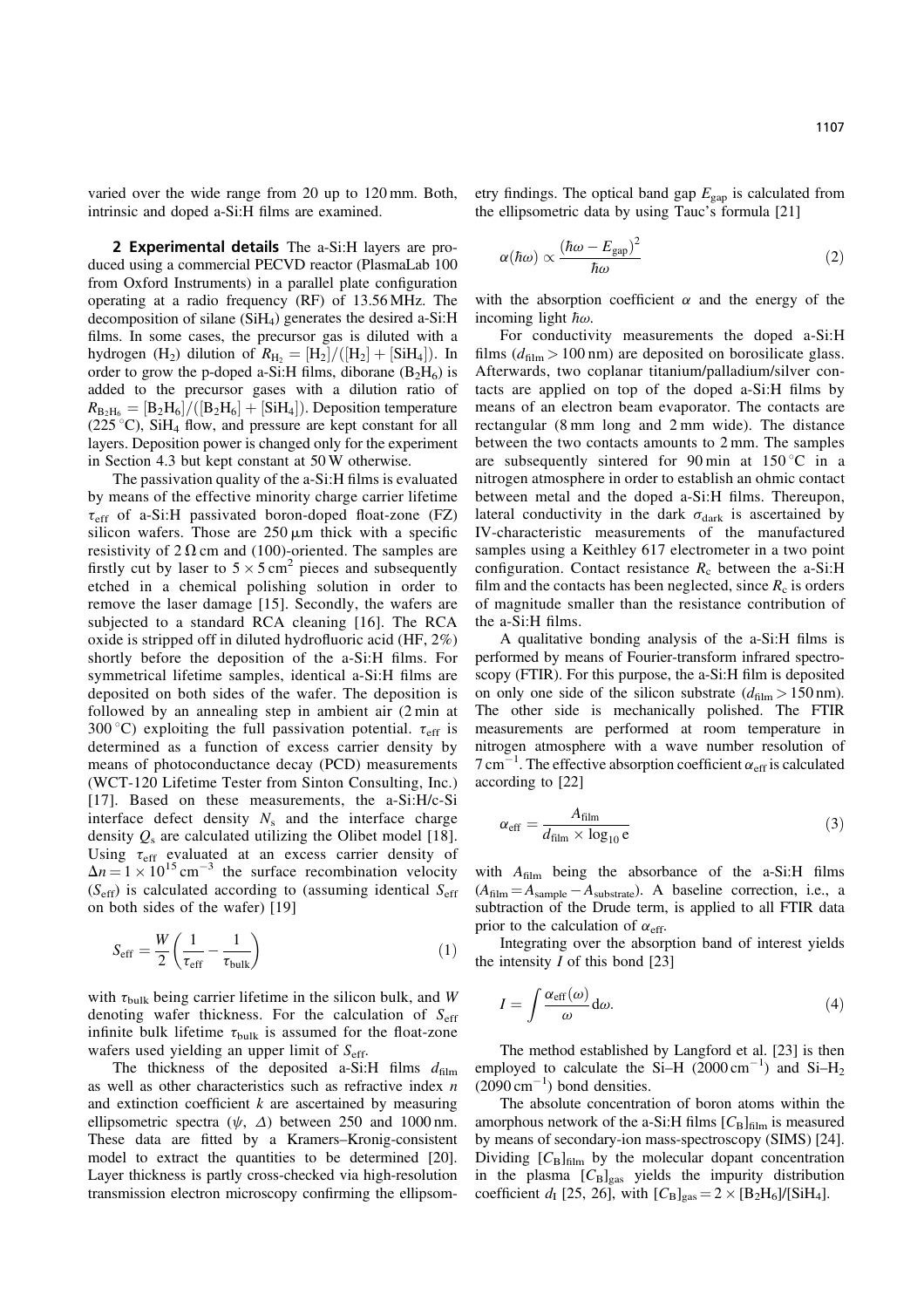## 3 Intrinsic a-Si:H films

3.1 Initial growth rate and steady-state growth rate The density of unconsumed precursor gas molecules is at the very beginning of plasma ignition higher than the consumed molecule density compared to the steadily burning plasma where a balance of consumed and unconsumed molecules occurs. As a natural consequence, the initial growth rate is higher than the constant growth rate of the burning plasma [27]. The latter is subsequently named steady-state growth rate. By linear fitting of the film thickness readings in dependence on the deposition time of several identical processed samples, the steady-state growth rate can be determined (slope of the line of best fit, cf. Fig. 1). Since it is not possible to assess the duration of plasma ignition without further ado, the accelerated initial growth is characterized in terms of thickness (nm) rather than in terms of rate  $(nm s^{-1})$ . The asymptotic thickness of this fast grown layer, as it is subsequently named, corresponds to the y-axis intercept of the line of best fit to a-Si:H film thickness dependent on deposition time (Fig. 1).

Steady-state growth rate of the a-Si:H films remains almost constant  $(0.3 \text{ nm s}^{-1})$  for electrodes' distances larger than 40 mm but ascends for smaller electrodes' distances up to  $0.48 \text{ nm s}^{-1}$  (Fig. 2).

Fast grown layer thickness diminishes from 17.7 nm at an electrodes' distance of 20 mm to 3.5 nm at 120 mm (Fig. 2). It ought to be noted, that the overall thickness of the intrinsic buffer layer has to be less than 6 nm to be utilizable in heterojunction solar cells [1, 4]. However, by adding hydrogen to the precursor gas, fast grown layer thickness can be reduced down to 2.6 nm at an electrodes' distance of 60 mm without the occurrence of epitaxial growth at the interface (Fig. 3). Thereby, the steady-state growth rate decreases from  $0.31 \text{ nm s}^{-1}$  ( $R_{\text{H}_2} = 0\%$ ) to  $0.24 \text{ nm s}^{-1}$  $(R_{\text{H}_2} = 80\%)$  due to the etching off of weak bonds by hydrogen [28].



Figure 1 Determination of the fast grown layer thickness (y-axis intercept) and steady-state growth rate (slope). Samples are deposited at an electrodes' distance of 60 mm using a hydrogen dilution of 80%.



Figure 2 Fast grown layer thickness (circles) and growth rate (triangles) of deposited a-Si:H films dependent on electrodes' distance. Lines are guide to the eyes only.

**3.2 Passivation quality** The deposition of the a-Si:H films is carried out by varying the electrodes' distance (20– 120 mm) only (pressure and power are kept constant) and without adding hydrogen to the precursor gas. Additionally, at an electrodes' distance of 60 mm, the a-Si:H layers are deposited with different hydrogen dilutions  $R_{\text{H}_2}$  (Fig. 3).

Independent of the electrodes' distance, all c-Si FZ wafers passivated by a-Si:H films  $(d_{\text{film}} \sim 20 \text{ nm})$  need to be annealed on a hot plate in ambient air  $(300\degree\text{C}, 2 \text{min})$  to exploit the full passivation potential. Resulting minority charge carrier lifetime and interface defect density as a function of electrodes' distance are depicted in Fig. 4. A maximum  $\tau_{\text{eff}}$  of 2.6 ms ( $S_{\text{eff,max}} = 4.6 \text{ cm s}^{-1}$ ) is reached at an electrodes' distance of 60 mm. With smaller and larger electrodes' distances, lifetime drops sharply to less than 0.3 ms at an electrodes' distance of 20 mm. This drop in



Figure 3 Minority charge carrier lifetime (squares) and fast grown layer thickness (circles) of deposited a-Si:H films dependent on silane to hydrogen gas flow  $R_{\text{H}_2}$  deposited at a constant electrodes' distance  $d$  of 60 mm. Lines are guide to the eyes only.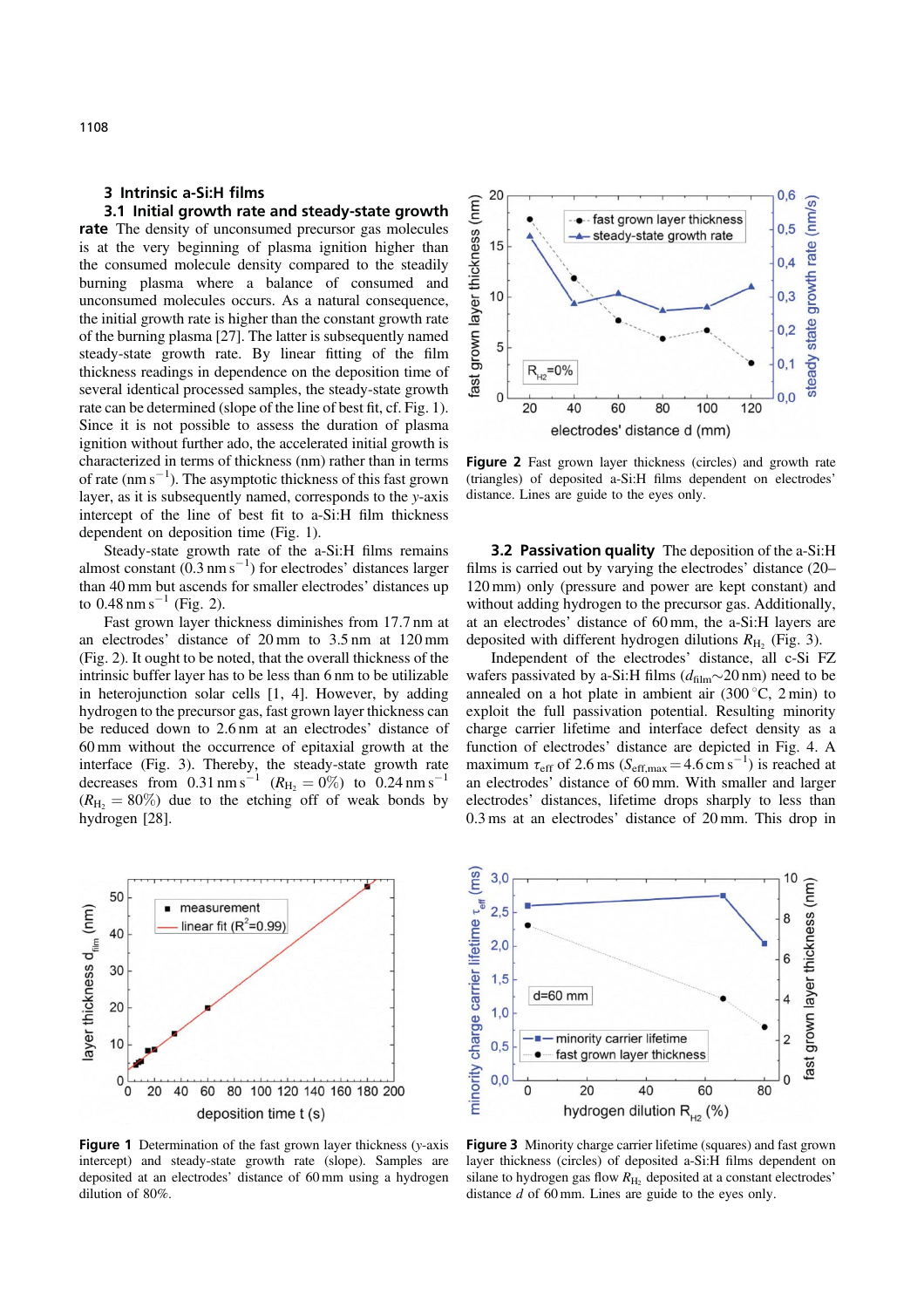

Figure 4 Minority charge carrier lifetime (squares) and interface defect density  $N_s$  (diamonds) of deposited a-Si:H films dependent on electrodes' distance. Lines are guide to the eyes only.

lifetime is accompanied by a steep rise of  $N_s$ , which naturally depends on the trend of minority charge carrier lifetime for all electrodes' distances (Fig. 4).

**3.3 Bonding structure** The bonding structure of the a-Si:H films is investigated by means of FTIR spectroscopy. The ascertained bonding densities of the Si-H bond  $(2000 \text{ cm}^{-1})$  and the Si-H<sub>2</sub> bond  $(2100 \text{ cm}^{-1})$  are depicted in Fig. 5. Whereas  $Si-H<sub>2</sub>$  bonding density stays almost constant with electrodes' distance, except for large electrodes' distances, the Si–H bonding density follows the trend of minority charge carrier lifetime between 40 and 120 mm, indicating that  $\tau_{\rm eff}$  grows if more hydrogen is incorporated in the a-Si:H film. However, despite the lowest  $\tau_{\text{eff}}$  value at an electrodes' distance of 20 mm, the highest hydrogen concentration is also observed with this electrodes' distance (Fig. 5). The determined hydrogen concentrations



**Figure 5** Bonding densities  $(Si-H, Si-H<sub>2</sub>)$  and effective minority charge carrier lifetime dependent on electrodes' distance. Lines are guide to the eyes only.

of the (i)a-Si:H films are in the same range as reported by other authors [29, 30].

3.4 Optical properties Neither a correlation between refractive index n of the a-Si:H film and electrodes' distance nor between its energy gap  $E_{\text{gap}}$  and electrodes' distance is observed (not depicted).

**3.5 Discussion** According to Kushner [8], the volume between the electrodes in a PECVD operating in parallelplate configuration can be separated into two parts: the sheath regions next to the electrodes, in which power utilization occurs with higher energy processes, and the bulk plasma region, in which power utilization occurs by lower energetic processes (e.g., vibrational excitations). The sheath regions occupy a constant volume independent of electrodes' distance [8]. Therefore, if electrodes' distance decreases, the fraction of power utilization by higher energetic processes increases. As a consequence, more SiH4 is dissociated resulting in an enhanced a-Si:H steady-state growth rate with diminishing electrodes' distance (Fig. 2). The same reasoning applies to the fast grown layer. If more  $SiH<sub>4</sub>$  is dissociated at the very beginning of the deposition process, fast grown layer thickness rises (Fig. 2).

However, as a result of the constant sheath region volume, the highly energetic particle bombardment intensity on the c-Si wafer surface rises with decreasing electrodes' distance, yielding an enhanced interface defect density and therewith a reduction in minority charge carrier lifetime (Fig. 4). In contrast, larger electrodes' distance results in a higher fraction of power utilization in the plasma bulk due to lower energy processes which is accompanied by less surface bombardment by highly energetic particles.

However, minority charge carrier lifetime drops again with electrodes' distances larger than 60 mm, which can be explained as follows: the average residence time of radicals within the plasma ascends with electrodes' distance [8]. Thus, the probability of secondary chemical reactions after the initial dissociation of silane grows and therewith the density of polyhydrides within the plasma. This rise in polyhydride density is reflected by the grown Si–H2 bonding density at large electron distance (120 mm, cf. Fig. 5). The polyhydrides are detrimental to the electronic quality of the a-Si:H film [8] and may therefore account for the decline in minority charge carrier lifetime with increasing electrodes' distance.

4 Doped a-Si:H films In order to generate p-doped a-Si:H films, diborane  $(B_2H_6)$  diluted in hydrogen  $(0.5\%)$ is added to the precursor gases. Hence, in contrast to the intrinsic a-Si:H films, all doped films are deposited at a hydrogen dilution of  $R_{\text{H}_2} = 66\%$ .

The FTIR results of the doped a-Si:H films are therefore not directly comparable to the results of the intrinsic films. Maximal dark conductivity  $\sigma_{dark}$  of the (p)a-Si:H films achieved within this research project is  $1.95 \times 10^{-5}$  S cm<sup>-1</sup>,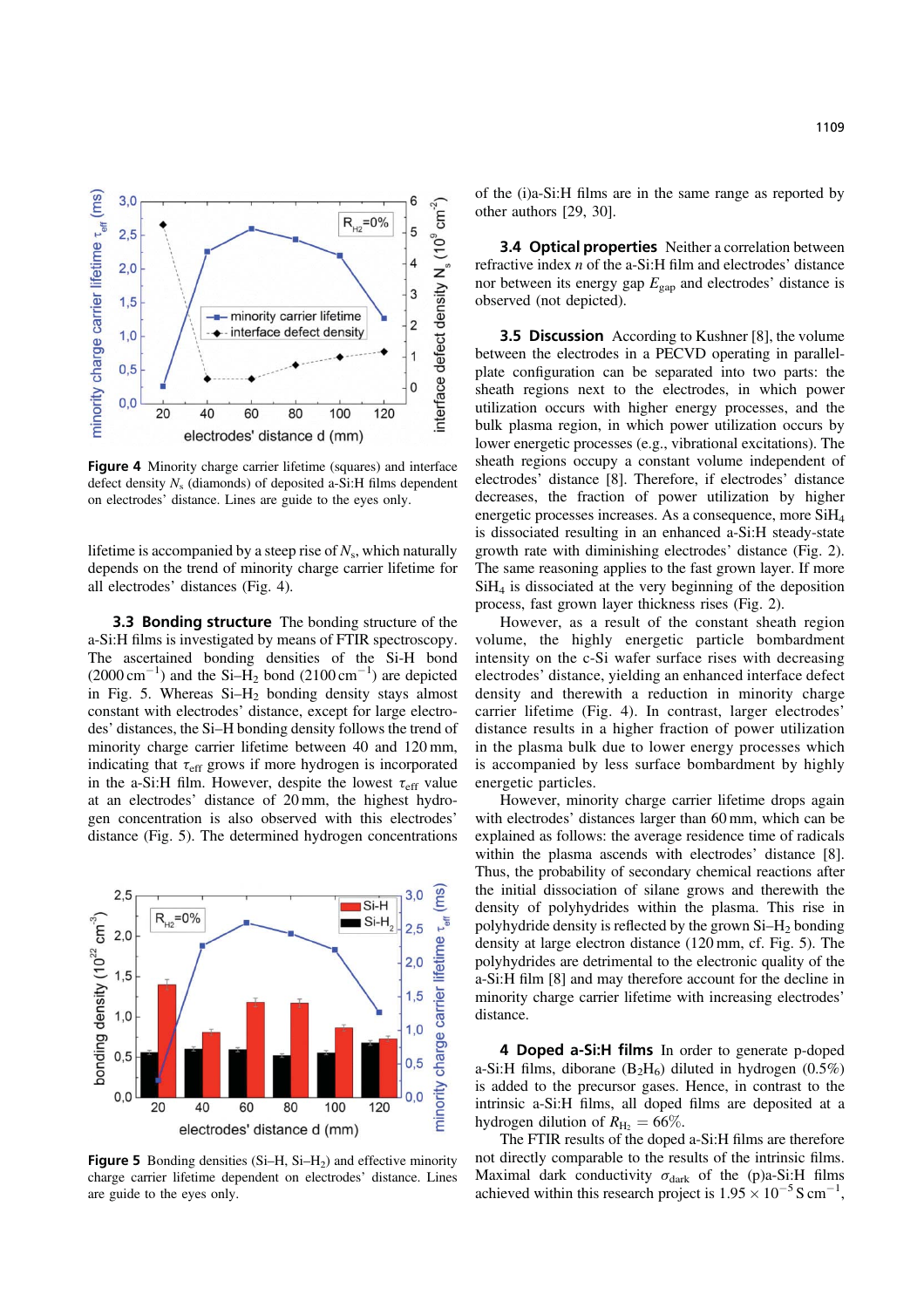which is in the same order of magnitude as reported by other authors [14, 31].

4.1 Electrodes' distance  $\sigma_{dark}$  exhibits a clear dependence on the electrodes' distance, more precisely,  $\sigma_{\text{dark}}$ increases with electrodes' distance from  $1.14 \times 10^{-8}$  S cm<sup>-</sup> (at 24 mm) to  $6.61 \times 10^{-6}$  S cm<sup>-1</sup> (at 100 mm) (Fig. 6).

SIMS measurements reveal an increased total amount of boron incorporated in the a-Si:H films with electrodes' distance from  $2.4 \times 10^{20}$  cm<sup>-3</sup> at 40 mm to  $3.7 \times 10^{20}$  cm<sup>-3</sup> at 100 mm. Since the gas flows are kept constant, the distribution coefficient  $\overline{d}_I$  must increase with electrodes' distance (from 0.48 to 0.75) as well, meaning that the boron is incorporated slightly more efficient. In order to cause the observed conductivity gain either the amount of boron incorporated electrically active and/or the carrier mobility within the doped film increases considerably with electrodes' distance due to the different plasma conditions (cf. Section 3.5). However, it has not yet been possible to distinguish the contributions of both quantities to  $\sigma_{\text{dark}}$  by the measurement techniques available in this project.

As revealed by FTIR measurements and similar to the intrinsic films, Si–H bond density increases at the lowest electrodes' distance up to  $2 \times 10^{22}$  cm<sup>-3</sup> being twice the amount of the other films. Furthermore,  $Si-H$  and  $Si-H<sub>2</sub>$ bond densities seem to be related to the trend of dark conductivity, that is, Si–H bond density diminishes and Si-H<sub>2</sub> bond density rises with ascending  $\sigma_{\text{dark}}$ . A slight increase of Si–H<sub>2</sub> bond density with  $\sigma_{dark}$  or rather with boron incorporation has been observed by Martín de Nicolás et al. [14], who have investigated (p)a-Si:H films for varying doping gas flows  $R_{\text{B}_2\text{H}_6}$ .

Neither the refractive index  $n$  nor the optical band gap  $E_{\text{gap}}$  of the doped a-Si:H films exhibits any variation with electrodes' distance beyond measurement error.

**4.2 Diborane gas flow**  $R_{B_2H_6}$  Dark conductivity dependent on the diborane gas flow  $R_{B_2H_6}$  at a fixed electrodes' distance of 60 mm is depicted in Fig. 7. As observed by other authors (e.g., [14]),  $\sigma_{\text{dark}}$  first rises with diborane flow  $R_{B_2H_6}$  but starts dropping at high  $R_{B_2H_6}$  = 0.99% (Fig. 7). The  $\sigma_{dark}$  increase is caused by a higher





Figure 6 (a) Boron concentration (squares) and dark conductivity (triangles) dependent on electrodes' distance. (b) Silicon–hydrogen bonding density and dark conductivity (triangles) dependent on electrodes' distance. Lines are guide to the eyes only.

Figure 7 (a) Boron concentration (squares) and dark conductivity (triangles) dependent on diborane gas dilution  $R_{B_2H_6}$ . (b) Silicon– hydrogen bonding density and dark conductivity (triangles) dependent on diborane gas dilution  $R_{B_2H_6}$ . Lines are guide to the eyes only.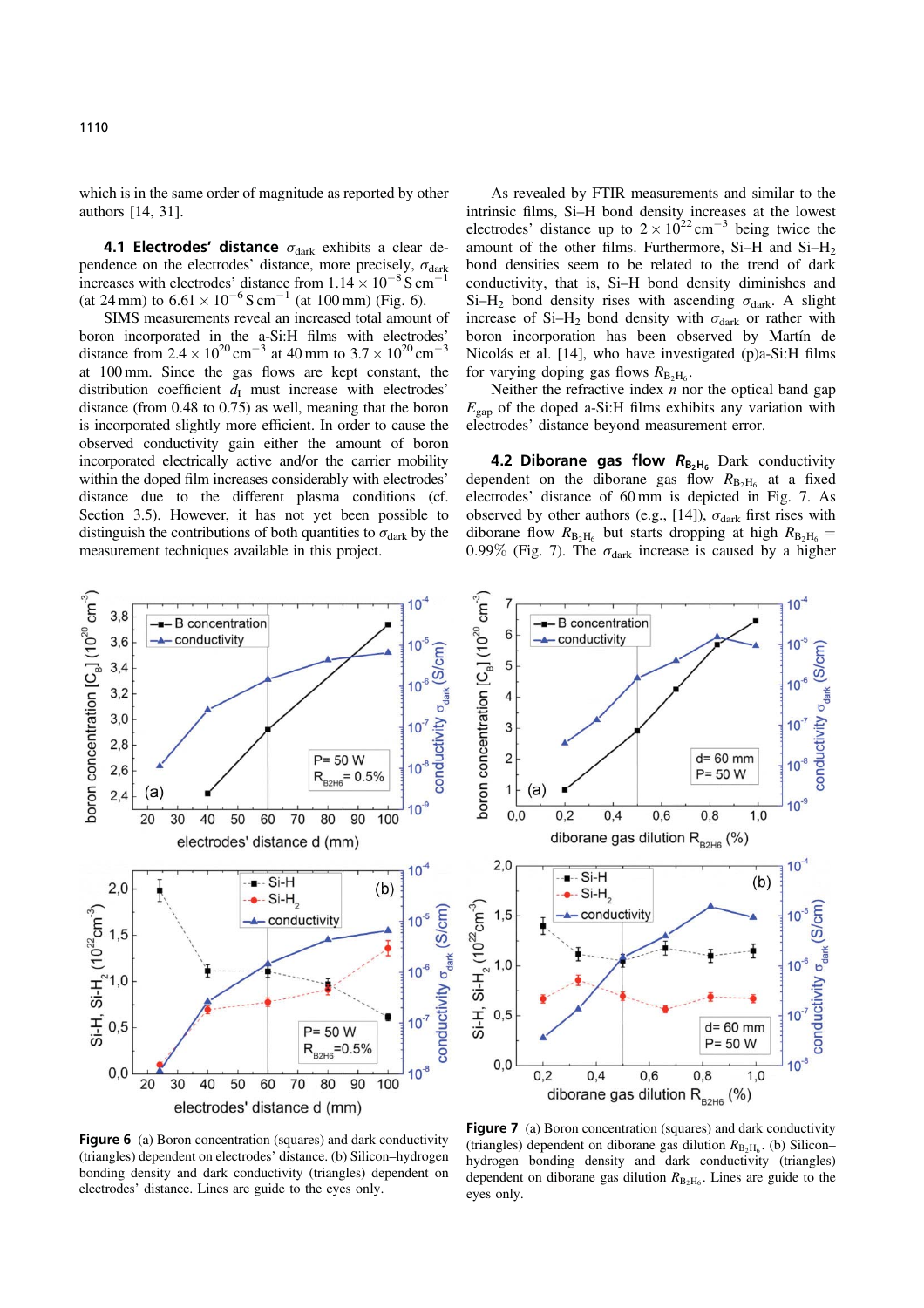incorporation of boron in the a-Si:H films (Fig. 7). However, since boron incorporation is accompanied by defect formation [32], this holds good only up to a certain doping threshold where defect density carried into the a-Si:H turns too large. The same development is also reflected in the distribution coefficient, which first rises with  $R_{\text{B}_2H_6}$  from  $d_{\rm I} = 0.51$  (at  $R_{\rm B_2H_6} = 0.2\%$ ) to  $d_{\rm I} = 0.68$  (at  $R_{\rm B_2H_6} = 0.99\%$ ) but diminishes again for  $R_{B_2H_6} \ge 0.99\%$  ( $d_I = 0.65$ ), although  $[C_B]_{\text{film}}$  still increases (Fig. 7).

Considering the measurement error, both hydrogen-bond densities  $(Si-H, Si-H<sub>2</sub>)$  are, in comparison to the variation of the electrodes' distance (Fig. 6) and the deposition power (Fig. 8), nearly not affected by the diborane flow (Fig. 7). Thus, the hydrogen bond densities are not solely affected by the amount of boron incorporated in the a-Si:H film. This contradicts the results of Ref. [14] who have observed an increase of Si–H<sub>2</sub> bond density with  $R_{B_2H_6}$ . It should be borne in mind that despite changing the diborane concentration of the precursor gas, the silane to hydrogen ratio is held constant ( $R_{\text{H}_2}$  = 66%) during the experiment by adjusting the hydrogen flow.

Furthermore, refractive index and optical band gap do not alter with  $R_{\rm B_2H_6}$ . Again, this stands in contrast to the



Figure 8 (a) Boron concentration (squares) and dark conductivity (triangles) dependent on deposition power. (b) Silicon–hydrogen bonding density and dark conductivity (triangles) dependent on deposition power. Lines are guide to the eyes only.

results of Ref. [14] who have observed an obvious diminishment of  $E_{\text{gap}}$  with increasing boron incorporation.

4.3 Deposition power P Decreasing deposition power P at a fixed electrodes' distance of 60 mm raises the dark conductivity of the (p)a-Si:H films and the amount of boron incorporated into the film (Fig. 8). At the same time, the distribution coefficient raises from 0.62 (at 75 W) to 0.73 (at 10 W).

Varying deposition power, the silicon–hydrogen bond densities again follow the trend of the dark conductivity as it is the case for a varying electrodes' distance, i.e.,  $Si-H<sub>2</sub>$  bond density ascends whereas Si–H density diminishes with increasing  $\sigma_{\text{dark}}$  (Fig. 8).

In this case the increase of boron concentration is accompanied by a broadening of the optical band gap from 1.66 eV for the film deposited at 75 W to 1.78 eV for the film deposited at 10 W. Refractive index at a wavelength of 600 nm slightly changes from 4.28 (75 W) to 4.02 (10 W).

4.4 Discussion As pointed out in Section 3.5, widening the electrodes' distance results in less high energy processes within the plasma bulk [8]. The same can be stated for a reduction of deposition power. In consequence, the trend of the results obtained for the variation of the electrodes' distance is in accordance with the results for deposition power variation, i.e., both  $[C_B]_{\text{film}}$  and  $\sigma_{\text{dark}}$  increase with the fraction of power utilization by less energetic processes. Along with  $\sigma_{dark}$ , the structure of the a-Si:H films, i.e., the silicon-hydrogen bonding densities, change. These changes of the bonding densities are not caused by the higher incorporation of boron into the film but rather by the different plasma compositions. Therefore, optical emission spectroscopy (OES) measurements require to be performed in order to obtain a conclusive explanation for the different behavior of the doped a-Si:H films in response to the deposition parameter changes. This may also yield an explanation for the increase of the boron incorporation and therewith of  $\sigma_{dark}$  with widening electrodes' distance and receding deposition power, respectively.

5 Conclusions We have studied the influence of the electrodes' distance upon the electrical, optical, and structural properties of PECV-deposited a-Si:H films to be applied to heterojunction solar cells.

For the intrinsic a-Si:H films, 60 mm has been found to be the optimal electrodes' distance in terms of high minority charge carrier lifetime and small fast grown layer thickness. By adding hydrogen to the precursor gases, it is even possible to reduce fast grown layer thickness with maintaining the high minority charge carrier lifetime.

This optimal electrodes' distance can be understood as a trade-off between surface damage caused by highly energetic particles from the sheaths region and the amount of polyhydrides within the plasma, which are detrimental to the film quality. Although we have identified a correlation between the total hydrogen amount within the films and